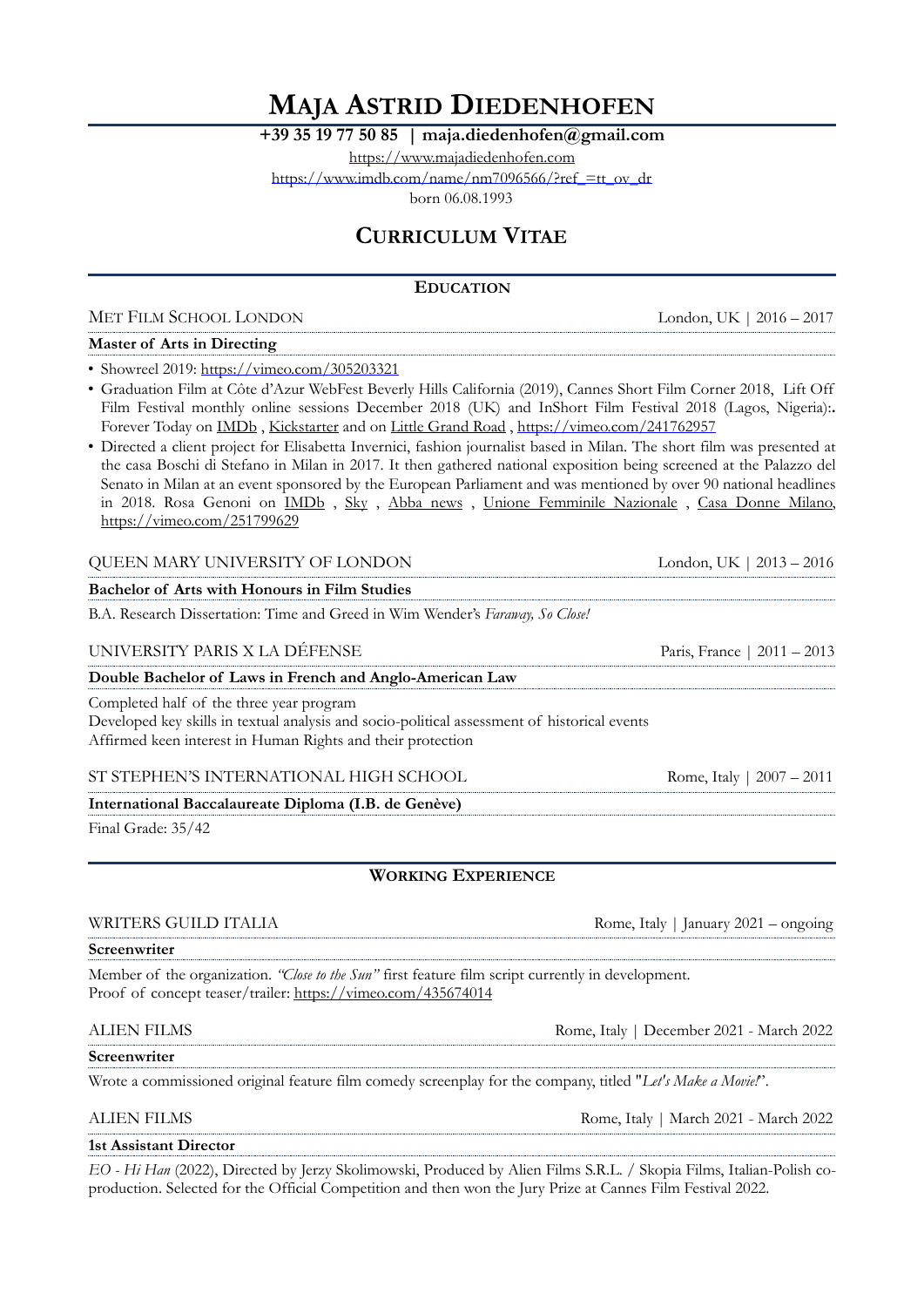### ZUT FILM / GUIDA TV Rome, Italy | June 2021

### **1st Assistant Director**

*Berkana* (2021), Pilot Episode for a TV series, Directed by Patrizio La Bella, Produced by Zut Film S.R.L. / Guida TV

### THREE LIONS PRODUCTION S.R.L. Rome, Italy | December 2020

### **1st Assistant Director**

*Legittima Indifesa* (2020), Directed by Patrizio La Bella, Produced by Three Lions Production S.R.L.

MOVIE 4.0 Rome, Italy | January 2019 – January 2021

### **Junior Producer**

Independent feature fiction films production and executive production company. Maintained relationships with the MIBACT (Italian Ministry of Culture), applied to national selective and automatic film funds, regional film funds, and international co-productions film funds, assisted in set organisation, assisted in the selection of projects and in giving feedback on scripts to authors and directors, scouted national and international actors, maintained relationships with directors, actors, co-producers and technical crew.

- Administrative consultant for the film "Napoli Eden" (2020) directed by Bruno Colella, produced by Annydi s.r.l. that was in consideration for the 2021 Academy Awards

SCREENQUBE Rome, Italy | January 2020 – December 2020

**Founding Member**

Start-up dedicated to sourcing financing for independent films.

- Administrative Consultant on the film "Il cinema non si ferma" (2020) directed by Marco Serafini, starring Jane Alexander, Maria Grazia Cucinotta and Remo Girone presented at Ischia Global Film & Music Festival, distributed by RAI Cinema

ROCHE PRODUCTIONS Paris, France | March 2018 – September 2018

### **Production Assistant**

Documentary films production company 52' and 90' (Arte, France Télévisions, Canal +, National Geographic, Discovery Networks, BBC…).

Assisted the financing of the feature films through national selective film funds, kept the overall budget in check, negotiated contracts with talent and crew, found locations and partners on international shoots in 5 different countries, scouted talent, provided documentary research and represented the company at meetings with European ambassadors.

Assisted the production of 6 documentary feature films.

Acted as 1st Assistant Director, Production Assistant, Art Director and actress on the shoot for '*Colette, l'insoumise*' distributed on Arte & BBC.

| LA BOITE A SONGES                                | Paris, France   September 2017 – March 2018 |
|--------------------------------------------------|---------------------------------------------|
| <b>Assistant Director - Production Assistant</b> |                                             |

Documentary feature films production company.

After several months I was left in charge of the international section of production.

| HK CORP                                                                                  | Paris, France   November 2017 – December 2017 |
|------------------------------------------------------------------------------------------|-----------------------------------------------|
| <b>Production Assistant</b>                                                              |                                               |
| Music video and commercials production company based in Paris, Los Angeles and New York. |                                               |

| $_{\rm HLR}$                                     | Paris, France   September 2017 – November 2017 |  |
|--------------------------------------------------|------------------------------------------------|--|
| <b>Assistant Director - Production Assistant</b> |                                                |  |

Advertisement and web series production company.